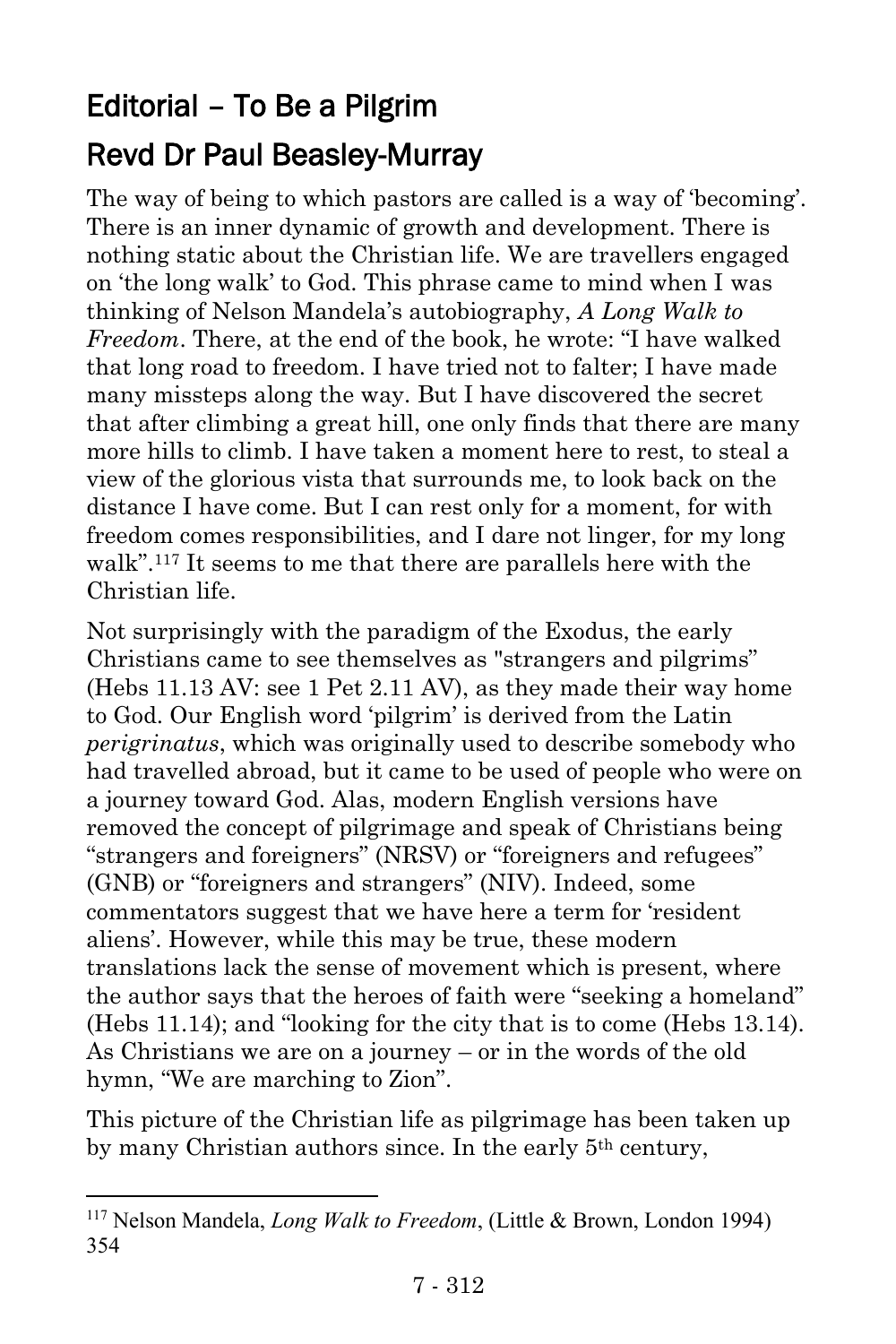Augustine of Hippo wrote *The City of God* in which he distinguished between the "city of this world" and the city of God". He wrote: "As long as he [the citizen of the heavenly city] is in this mortal body, [he] is a pilgrim in a foreign land, away from God: therefore he walks by faith and not by sight… While this Heavenly City is on pilgrimage in this world, she calls out citizens from all nations and so collects a society of aliens, speaking all images."

In the 17th century, John Bunyan wrote what is the most wellknown work of Baptist spirituality, *The Pilgrim's Progress*, in which Christian sets out on a journey to the Celestial City. He travels through the Slough of Despond, Vanity Fair, and Doubting Castle. On his way he meets such people as Evangelist, Mr Facingboth-ways, Worldly Wiseman, the Interpreter, Greatheart, Ignorance, Mr Talkative, Madame Bubble, Vain-hope, and Mrs Know-nothing. Finally he passes through the Valley of the Shadow of Death and in the company of Hope comes at last to the gates of the Celestial City.<sup>118</sup>

In the late 1980s, the British Inter-Church Process, which resulted in the Roman Catholic Church becoming part of the 'Churches Together' movement, was entitled *Not Strangers but Pilgrims* – for "we are strangers no longer, but pilgrims on the way to your kingdom".

In 1994 Cardinal Hume wrote *To Be a Pilgrim: A Spiritual Notebook*, where he said: "We are made to know God, to love Him and serve Him in this world, and to be happy with Him forever in the next. This is the point of pilgrimage"*.* 119

More recently this image of the Christian life as one of pilgrimage has been developed by the adventurer Rob Lilwall who concludes his account of walking 3000 miles across China with the following reflection: *"*I belong to a faith, at the heart of which is the claim that I am completely loved, and which also calls me to live courageously as a pilgrim. On this pilgrimage of life there will be times when I fall down. But instead of giving up or becoming bitter, I must get up and keep walking and reject the view that life

l

<sup>118</sup> John Bunyan, *The Pilgrim's Progress* (1678; Part II 1684)

<sup>119</sup> Basil Hume, *To Be A Pilgrim: A Spiritual Notebook* (SPCK, London 1994).26.